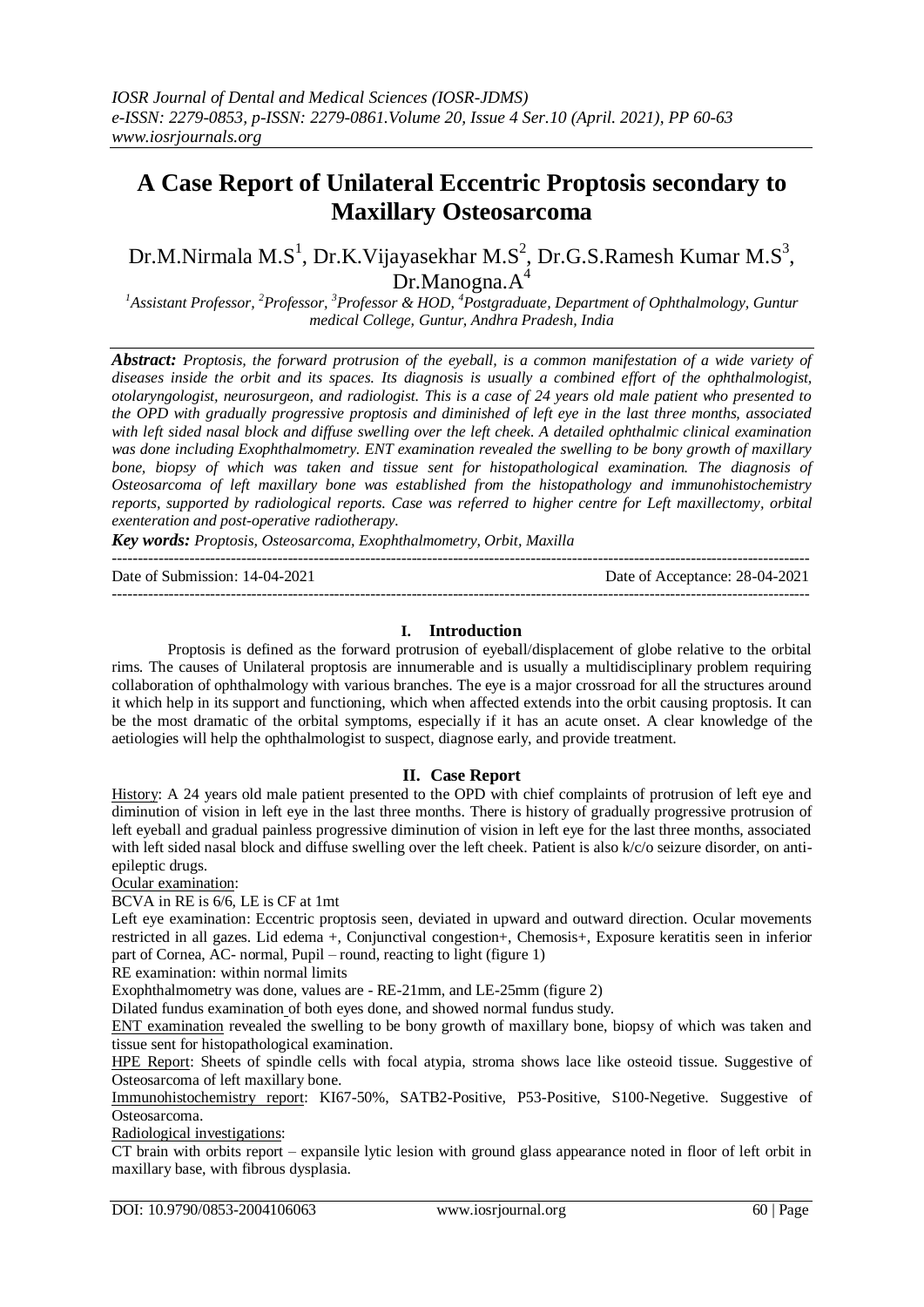MRI orbits report – mass involving left maxilla, showing intermediate signal on T1 and low signal on T2 and STIR, with extraosseous soft tissue component extending superiorly into left orbit not reaching the orbital apex, anteriorly into subcutaneous soft tissues, medial extension to medial wall of maxillary sinus and inferiorly into left alveolar margins at the level of molars. Left eyeball, extraocular muscles and optic nerve are normal (figure 3)



**Figure 1:**



**Figure 2:**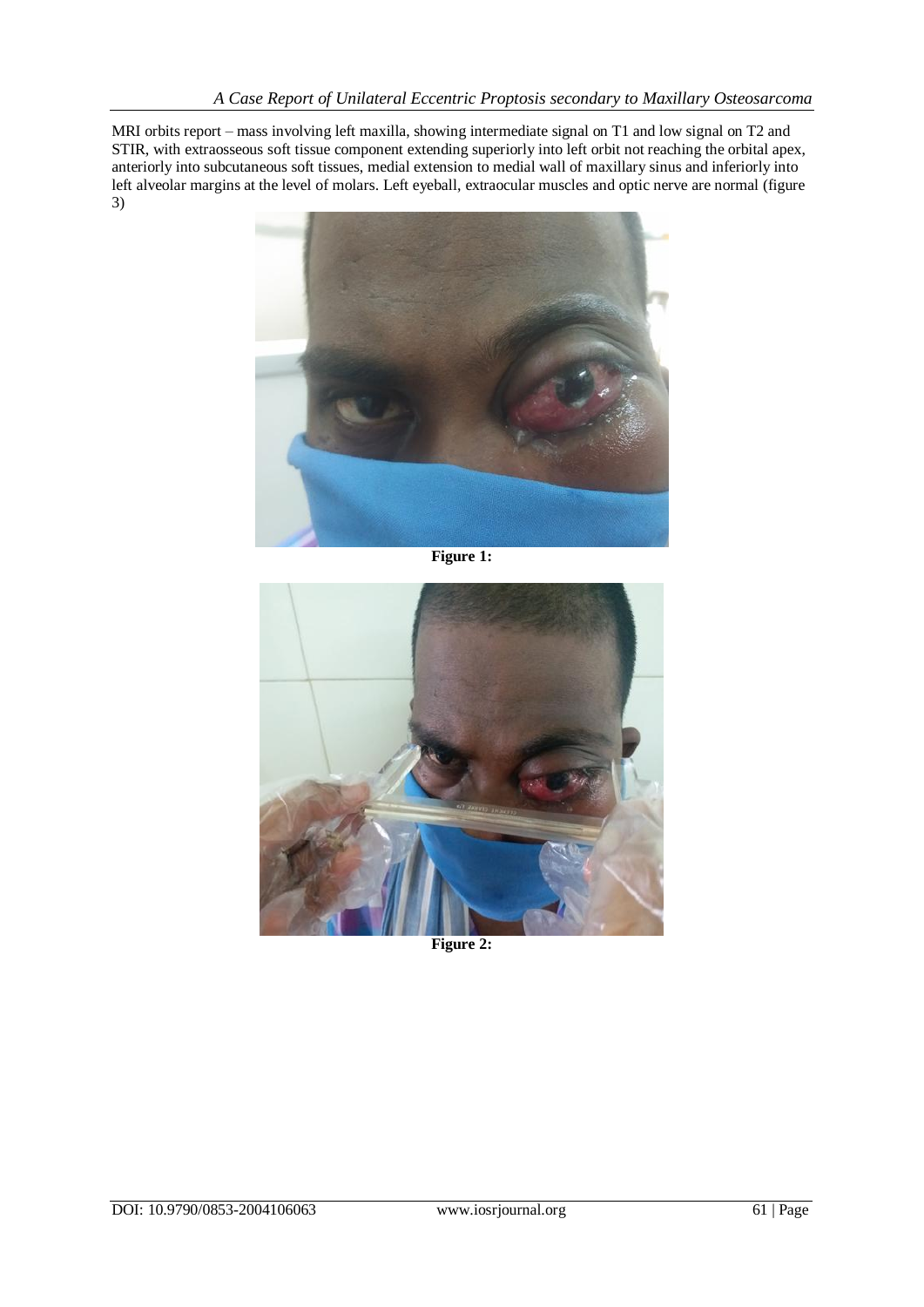

**Figure 3:**

Diagnosis: With the above clinical findings, supported by histopathology, immunohistochemistry and radiological reports, this is diagnosed to be a case of Left eye Eccentric proptosis with exposure keratitis, secondary to osteosarcoma of left maxillary bone.

Treatment: General measures – topical lubricants, antibiotics and vitamin supplementation given. Lid taping advised. Case was referred to higher center for Left maxillectomy, orbital exenteration and radiotherapy.

### **III. Discussion**

Orbital pathology usually presents as proptosis. Symptoms reflect the orbital volume increase. Direction indicates the site of lesion. The causes of adult unilateral proptosis may be a retrobulbar haematoma following trauma, inflammatory conditions like orbital cellulitis, an orbital abscess, usually following frontal or ethmoid sinusitis, a pseudotumor of the orbit due to a granuloma of unknown cause, an epidermoid or dermoid cyst, a mixed lacrimal tumour (lacrimal adenoma), or a haemangioma. Malignant tumours include malignant melanoma, carcinoma of the maxillary or ethmoidal sinuses invading the orbit, and meningioma of the sphenoid. Thyroid eye disease which is usually bilateral also can present as a unilateral proptosis in its initial stages. Primary tumours of the orbit are usually mixed tumours of the lacrimal gland and dermoid cysts. Anterior temporal lobe lesions into the orbit can lead to proptosis and blindness. The causes of unilateral proptosis in a child include retinoblastoma in the first 5 years of life and infective orbital cellulitis.

The direction of exophthalmos may indicate the likely aetiology and site of lesion. Axial proptosis is seen in tumours arising within the muscle cone like optic nerve glioma. The eyeball is displaced down and/or lateral in diseases of frontal or ethmoid sinuses. Lacrimal gland or temporal fossa tumours have a medial displacement.

To evaluate and treat the patient with unilateral proptosis, an ophthalmologist must work closely with the ENT surgeon, neurosurgeon, and radiologist to ensure a successful outcome in each case. During the past few decades, advances in diagnostic instrumentation and surgical technique have helped to elevate the orbit to an anatomical area of great clinical interest. CT, MRI, and orbital echography have dramatically improved diagnostic accuracy and allowed a more careful therapeutic planning.

As regards the management, inflammatory cases and benign orbital neoplasms were most amenable to satisfactory treatment, medical or surgical, while malignant primary tumours if detected early could be eradicated with fair chances of success.

# **IV. Conclusion**

Unilateral proptosis is a multidisciplinary problem and requires collaboration of different specialties of an ophthalmologist along with an otorhinolaryngologist, neurosurgeon, oncologist, and radiotherapist. A thorough ENT examination is mandatory in proptosis. A small number of cases can never go noticed, but in proptosis, however small the bulge, malignancy has to be ruled out.

CT and MRI scans was valuable in evaluating a case of proptosis, but histopathological examination provides a definitive diagnosis of the exact aetiology.

Early diagnosis of the underlying cause and prompt intervention will help in protecting the eyeball and preserving the visual function.